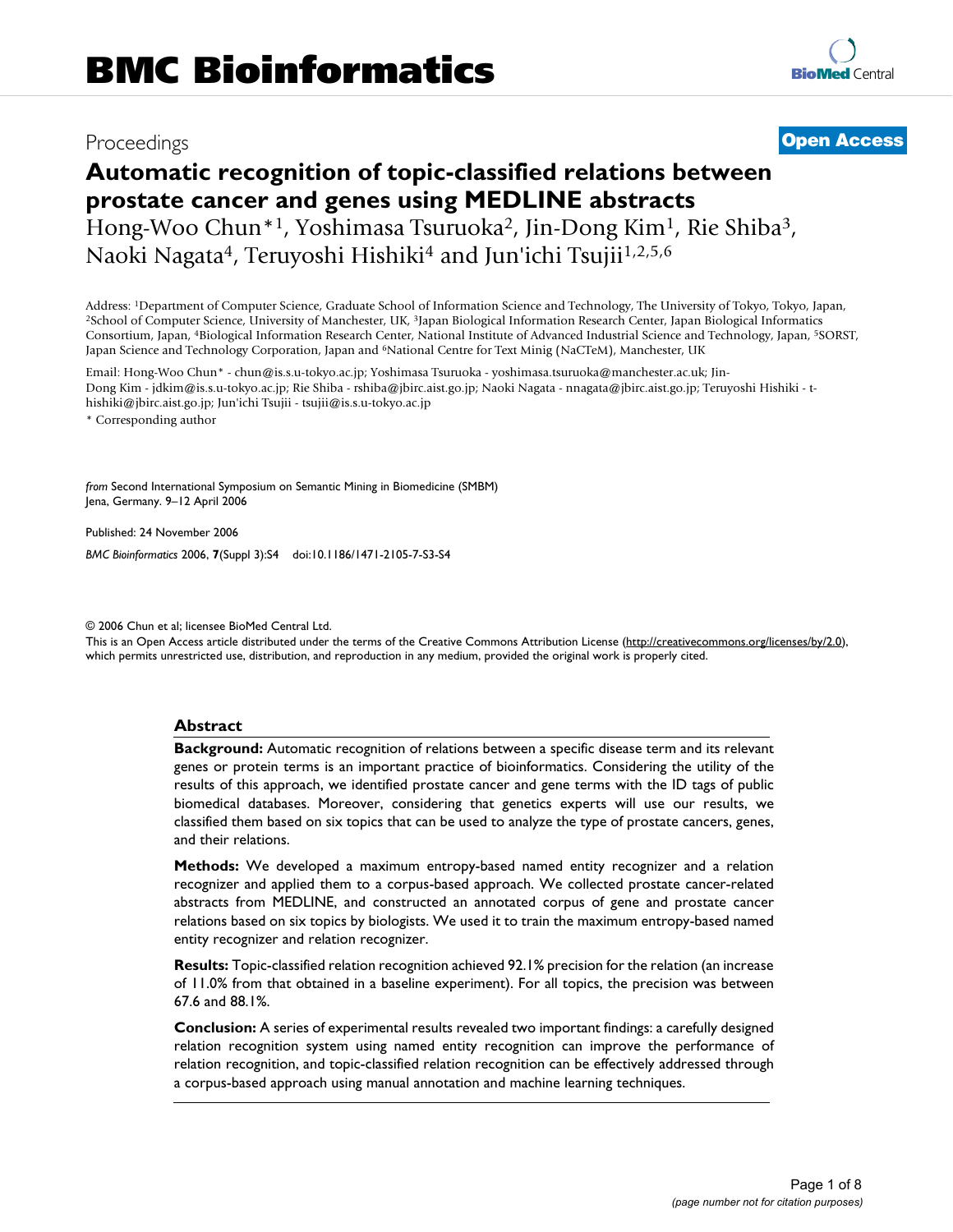# **Introduction**

This paper presents an information recognition system for gene-disease association mentioned in literature. Such systems are receiving increased attention, particularly from medical doctors and pharmacists, as they have the potential of reducing the burden on researchers to explore the extensive pool of literature.

Similar works include those by Rosario and Hearst [1] in which they classified seven semantic relations between entities *disease* and *treatment* using several machine learning techniques, including *hidden Markov models* and *neural networks*. The relations were *cure*, *only disease*, *only treatment*, *prevent*, *vague*, *side effect*, *and no cure*. Some of these semantic relations described binary relations between diseases and treatments. Using 3,662 labeled sentences in MEDLINE abstracts and dynamic hidden Markov models, the authors achieved an F-measure of 0.71.

In our previous work [2], we extracted disease-gene relations using dictionaries and a named entity filtering technique. We used the following features: the target entity, unigram and bigram words of the target entity, and the presence of capital letters, numbers, Greek letters, and affixes in the target entity. There is a disadvantage in the size of the corpus: only 1,000 co-occurrences (sentences) were used for training and testing procedures. They achieved 78.5% precision and 87.1% recall.

We aim to recognize relations between prostate cancer terms and relevant gene terms from MEDLINE abstracts. To determine the utility of this approach, we identified prostate cancer and gene terms with ID tags that are used in six publicly available biological databases. Moreover, to enable human genetics experts and oncologists to use our results, we classified them and their relations based on six topics. We call this approach *topic-classified relation recognition*.

# **Topic-classified relation recognition**

Our system first collects sentences that contain at least one pair of gene and prostate cancer terms, using dictionarybased longest matching. Dictionary-matching results contained numerous false positive gene and prostate cancer terms and their relations, so we used machine learning (ML)-based named entity recognition (NER) and topic

**Table 1: Selected TUIs.**

classified relation recognition to solve this problem. Our system outputs topic-classified relations.

#### *Construction of human gene and disease dictionaries*

To link each output gene or prostate cancer term to publicly available biomedical databases, we created human gene and disease dictionaries by merging the entries of numerous public biomedical databases. These dictionaries provide gene- and disease-related terms and cross-references between the original databases.

#### *The human gene dictionary*

A unique *LocusLink* identifier for genetic loci is assigned to each entry in the human gene dictionary, which enabled us to consistently merge gene information contained in different databases. Each entry in the merged gene dictionary holds all relevant literature information associated with a given gene. We used five public databases to build the gene dictionary: *HUGO*, *LocusLink*, *SwissProt*, *RefSeq*, and *DDBJ* (July 2004). Each entry in the merged gene dictionary consists of five attributes: gene name, gene symbol, gene product, chromosomal band, and PubMed ID tags. The current version of the gene dictionary contains a total of 34,959 entries with 19,815 HUGOapproved gene symbols, 19,788 HUGO-approved gene names, and 29,470 gene products. Note that there are numerous alias gene symbols and gene names in these entries.

#### *The disease dictionary*

We used the Unified Medical Language System (UMLS) to collect disease-related vocabulary. From the 2003AC edition of the UMLS Metathesaurus, we selected 12 unique identifiers of semantic types (TUIs) that correspond to disease names, abnormal phenomena, or symptoms (Table 1). From these TUIs, we extracted 431,429 unique identifiers for strings (SUIs) and stored them as a disease-related lexicon. Therefore, this disease dictionary is not specific to prostate cancer.

#### *Annotation of corpus*

To build training and testing sets, we collected 1,362,285 abstracts through a MEDLINE search using 248 prostate cancer-related terms selected from our disease dictionary. From these abstracts, we generated 2,503,037 co-occurrences using dictionary-based longest matching. When a

| T019 | Congenital abnormality | T048 | Mental or behavioral dysfunction |
|------|------------------------|------|----------------------------------|
| T020 | Acquired abnormality   | T049 | Cell or molecular dysfunction    |
| T033 | Finding                | T050 | Experimental model of disease    |
| T037 | Injury or poisoning    | T184 | Sign or symptom                  |
| T046 | Pathologic function    | T190 | Anatomical abnormality           |
| T047 | Disease or syndrome    | T191 | Neoplastic process               |
|      |                        |      |                                  |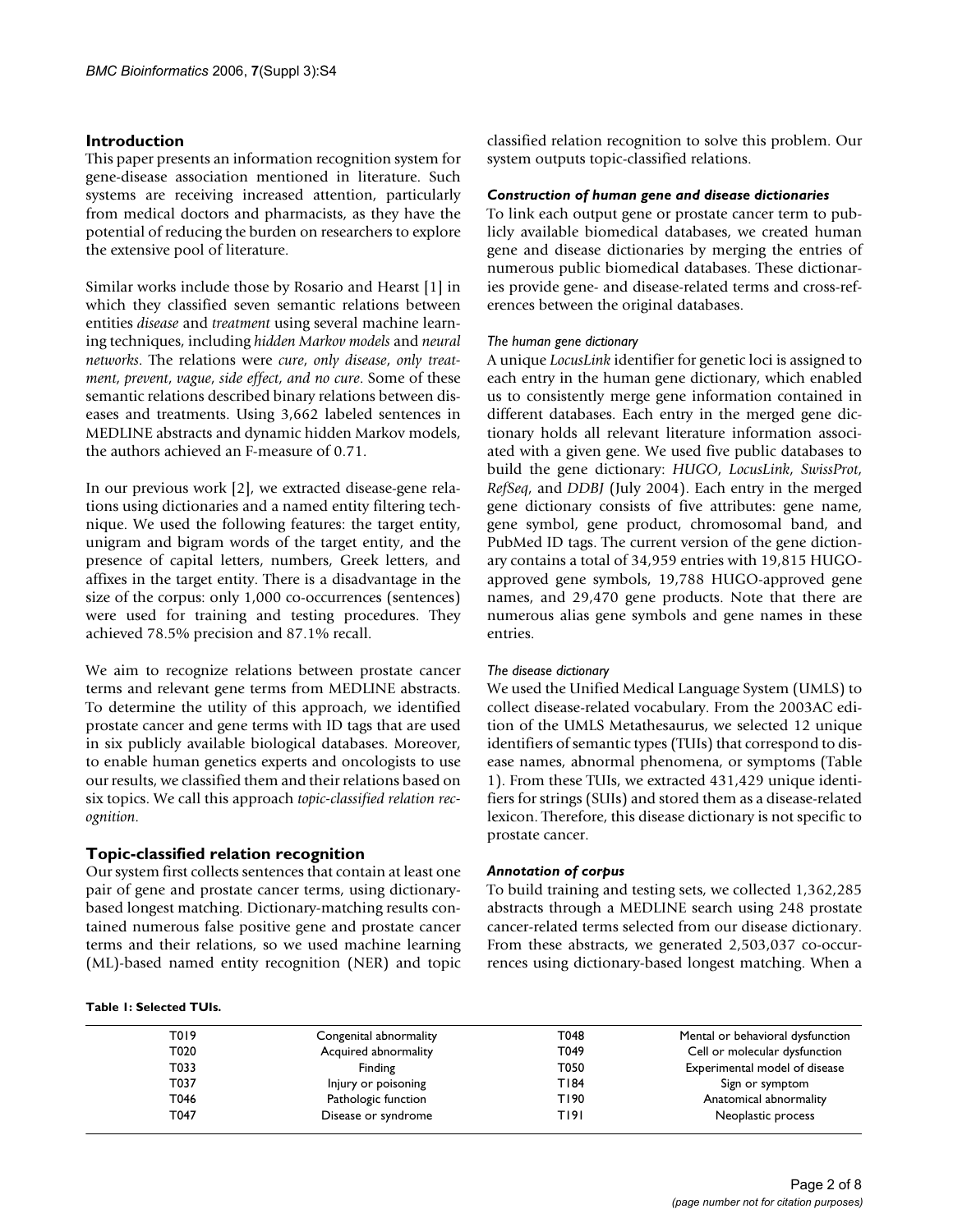sentence contained more than one gene term and more than one prostate cancer term, the system made sufficient copies of the sentence to accommodate all possible geneprostate cancer term pairs. We call these copies *co-occurrences*, which are the input units of our system. We chose 3,939 co-occurrences randomly, and they were annotated by four biologists.

The types of annotation in our corpus are the following:

• Gene and prostate cancer named entities:

To begin with, these terms were recognized by dictionarybased longest matching, and biologists annotated whether given gene and prostate cancer terms were correct.

• Relations between entities:

Biologists annotated whether a binary relation existed between entities.

• Classification of gene and prostate cancer terms and their relations based on topics:

We classified gene and prostate cancer terms and their relations based on 13 topics: *study description (method), modality, genetic variation, epigenetics, gene expression, gene produces variation, molecular function, sub-cellular localization, pharmacology, clinical marker, risk factor, tumor biology, and remarks*.

Our corpus provides a PMID for each co-occurrence.

For the annotation of binary relations between gene and prostate cancer terms, the biologists considered three aspects.

1. Pathophysiology, mechanisms of prostate cancer, including etiology, causes of prostate cancer.

2. Therapeutic significance of genes or gene products; specifically, classification of genes or gene products based on their current therapeutic use and their potential as therapeutic targets.

3. Use of genes and gene products as markers for prostate cancer risk, diagnosis, and prognosis.

### *Six topics*

In addition to the *binary relation* between gene and prostate cancer terms, we classified prostate cancer and gene terms and their relations based on 13 topics. All topics are mutually independent, so certain co-occurrence can be classified by more than one topic. We selected the following six topics based on the inter-annotator agreement rates that had over 70% F-measure. To calculate the interannotator agreement rates for the four annotators, we randomly selected 40 co-occurrences and annotated them.

Examples of topics contain gene and prostate cancer terms that are represented by *G* and *P*, respectively, with square brackets.

1. Study description (method)

Sentences in the *Methods* section of papers do not give specific results or conclusions. However, those sentences might still contain allusive gene-prostate cancer term relations.

**Example 1** *Thereafter plasma S, cortisol (F) and* [adrenocorticotropic hormone]*G (ACTH) responses to metyrapone were investigated in 13 normal adult males and 39 patients with* [prostatic cancer]<sub>*P*</sub>.

2. Genetic variation

There are genotypic differences among individuals in a population. For example, mutation (including germ line and somatic), polymorphism (SNP, microsatellite, restriction fragment length), and LOH.

**Example 2** *A polymorphism in* [endostatin] $\mu$ , *an angiogenesis inhibitor, predisposes for the development of* [prostatic adenocarcinoma]<sub>*P*</sub>.

3. Gene expression

Gene expression is the phenotypic manifestation of a gene by the processes of genetic transcription and translation. Its profiling is also included.

**Example 3** *The expression of* [HNK-l]<sup>*G*</sup> *antigen on* [prostatic cancer]<sub>*P</sub>* was investigated immunohisto-chemically using the</sub> *avidin-biotin-peroxidase complex (ABC) method with the anti-HNK-1 monoclonal antibody*.

4. Epigenetics

Chemical mutations to DNA or histones alter the structure of a chromatin without changing the nucleotide sequence of the DNA.

**Example 4** *Hypermethylation of the 5' promoter region of the* [glutathione S-transferase pi]*G gene (GSTP1) occurs at a very high frequency in* [prostate adenocarcinoma]<sub>*P*</sub>.

<sup>•</sup> PMID: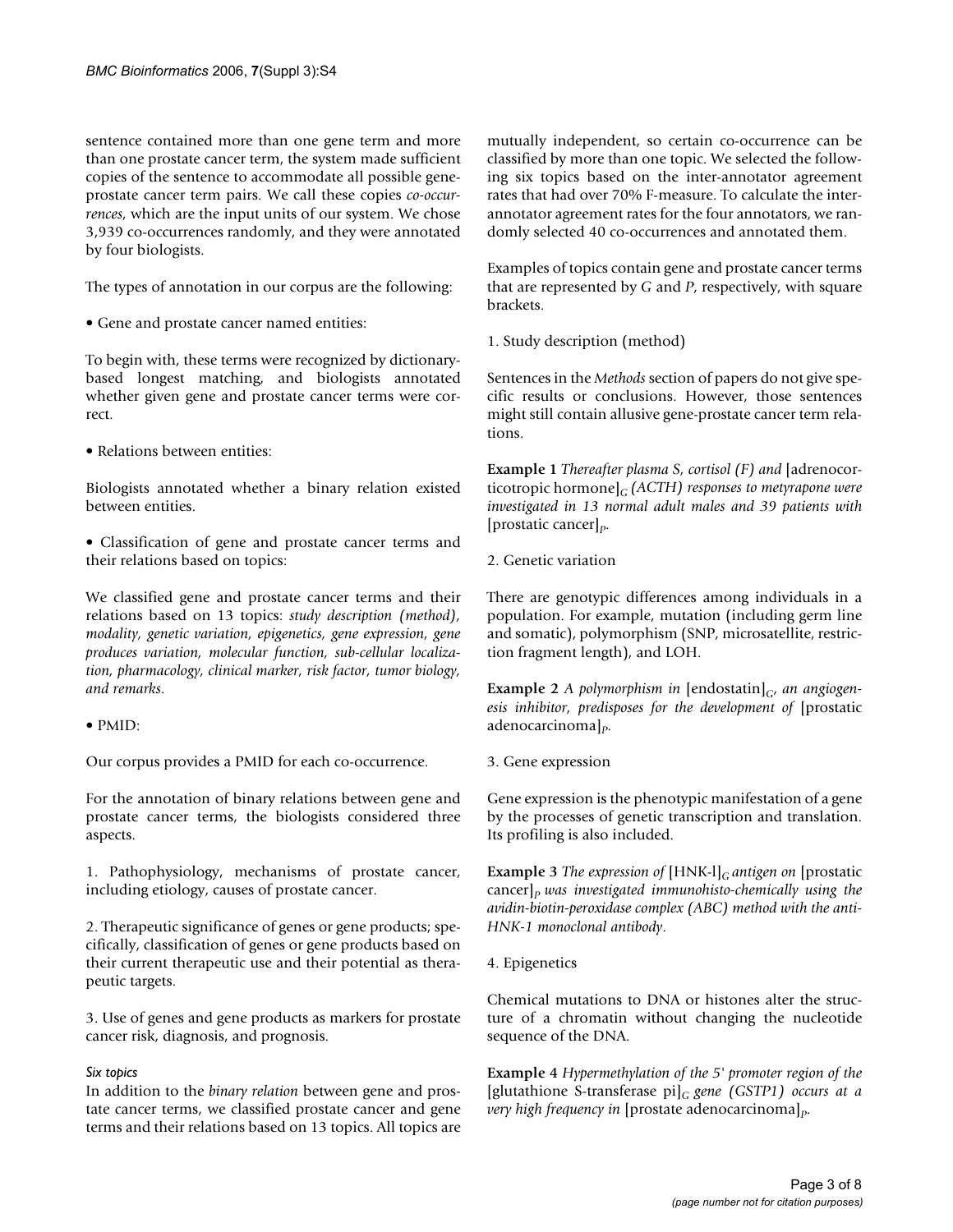# 5. Pharmacology

Pharmacology is the science of drugs, including their compositions, uses, and effects.

**Example 5** *OBJECTIVES: To assess the involvement of calcitonin gene-related peptide* ([CGRP]*G*) *in the occurrence of hot flashes in men after castration for treatment of [prostate can*cer]*P*, *we investigated the effects of CGRP on skin temperature in surgically and medically castrated male rats*.

# 6. Clinical marker

Measurable and quantifiable gene products are used as biological parameters to assess health- and physiologyrelated factors, such as prostate cancer risk, prostate cancer diagnosis, cell line development, and epidemiologic studies.

**Example 6** *The use of* [prostate specific antigen (PSA)] $_G$  *and digital rectal examination (DRE) results in a three fold increase in* [prostatic carcinoma]<sub>*p*</sub> detection.

# *ML-based NER*

We used ML-based NER for two purposes: to provide a feature for each candidate relation in an ML-based topicclassified relation recognition method and to filter out numerous false positive gene and prostate cancer terms from the dictionary matching results before performing topic-classified relation recognition. Maximum entropy (ME) models [3] have been developed and used to train the named entity (NE) filter. They exhibited good performances in the JNLPBA-2004 of biomedical NER [4] and the CoNLL-2003 shared task of NER [5], and they have been widely used in solving classification problems.

# *Features of NER*

The following features were used in the NER.

• Bag of words:

All contextual terms in a co-occurrence.

• Candidate entities:

Candidate gene and prostate cancer terms that were recognized using dictionary matching.

• Unigram and bigram words of candidate entities:

Unigram words refer to the word before and after the candidate term; bigram words refer to the two adjacent words before and after the candidate term.

• Use of capital letters in the candidate term:

We determined whether the given entities consisted entirely of upper or lowercase letters or a combination of them.

• Use of numbers in the candidate term:

We determined whether the given entities contained numbers.

• Affixes of the candidate term:

We considered whether the given entities include the 11 biomedical suffixes:  $\sim$  *cin,*  $\sim$  *mide,*  $\sim$  *zole,*  $\sim$  *lipid,*  $\sim$  *rogen,*  $\sim$ *vitamin,*  $\sim$  *blast,*  $\sim$  *cyte,*  $\sim$  *peptide,*  $\sim$  *ma, and*  $\sim$  *virus.* 

• Greek letters in the candidate term:

We determined whether the given entities contained Greek letters (e.g., *alpha*, *beta*, α, and β).

Table 2 lists the performance of NER. The first rows for gene and prostate cancer terms express the performance using dictionary matching (baseline). Note that our dictionaries do not include all gene and prostate cancer terms, thus, we could not calculate the *absolute recall* in this experiment. Instead, we used *relative recall* as a performance measure, which is calculated assuming the baseline method performs at 100% of this metric. In this approach, we are interested in how precise our system is at correctly identifying the relations, rather than how often it misses other meaningful ones. Thus, we focused on improving its precision.

For gene name recognition, the most important feature was candidate names. Using it, we achieved 95.0% precision in our NER for gene names (an increase of 10.6% over using dictionary matching). The next two most important features were the bag of words and the unigram words. We achieved 93.5 and 93.1% precisions, respectively, using these features. For the task of prostate cancer term recognition, dictionary matching generated very high performance. Thus, it slightly improved the precision.

# *ML-based topic-classified relation recognition*

Gene and prostate cancer term pairs co-occurring in a sentence have some potential relations. However, these cooccurring pairs also have numerous false positive relations. We developed an ME-based relation recognizer to filter out false positives.

# *Features for topic-classified relation recognition*

The following features were used in the topic-classified relation recognizer.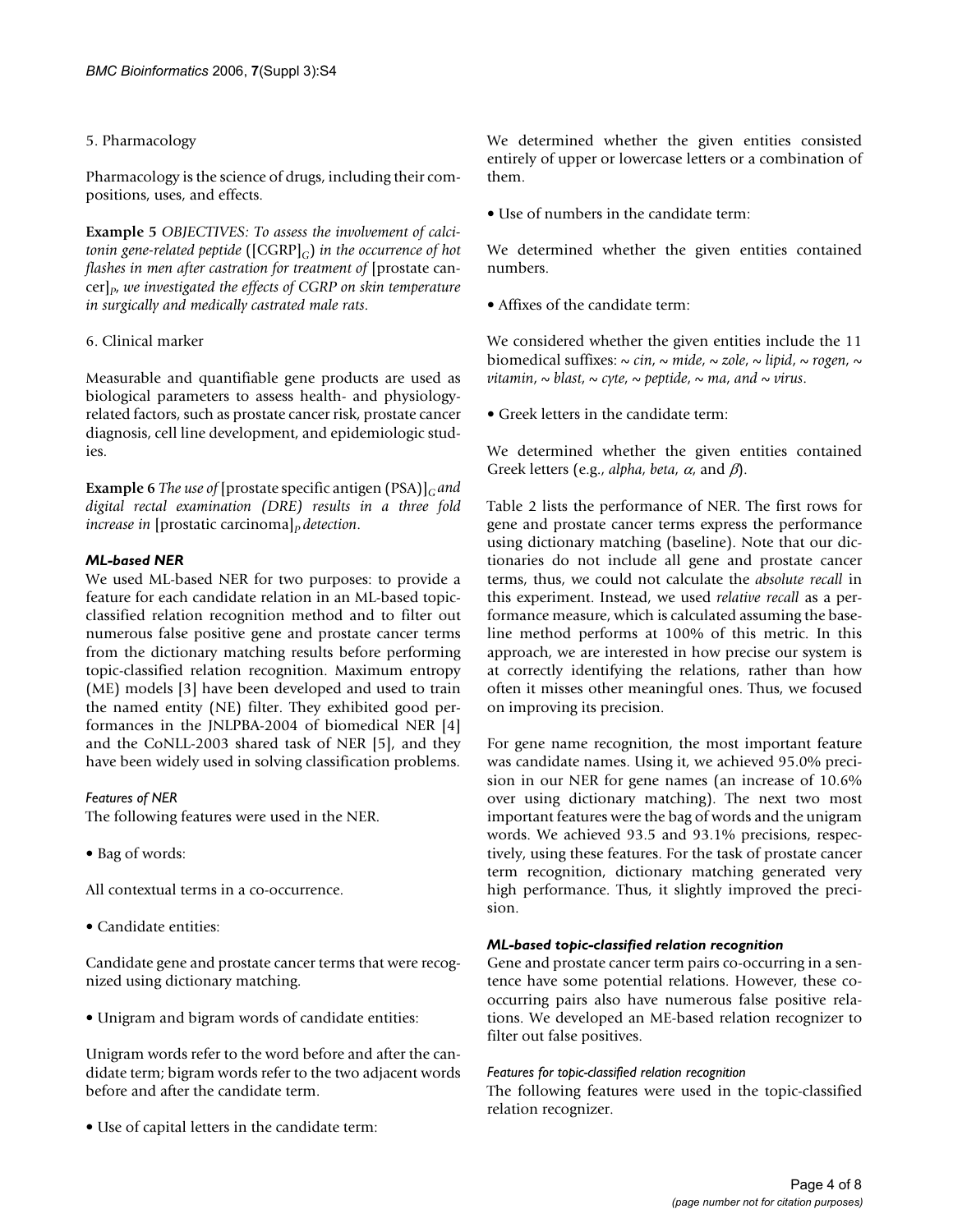#### **Table 2: Performance of NER.**

| <b>Target Entities</b> | Features |                |   |                |   |   | Precision (%) | Relative recall (%) |       |
|------------------------|----------|----------------|---|----------------|---|---|---------------|---------------------|-------|
|                        | J.       | $\overline{2}$ | 3 | $\overline{4}$ | 5 | 6 | 7             |                     |       |
| <b>GENE</b>            |          |                |   |                |   |   |               | 84.4                | 100.0 |
|                        | ✓        |                |   |                |   |   |               | 93.5                | 95.4  |
|                        |          |                |   |                |   |   |               | 95.0                | 97.6  |
|                        |          |                | √ |                |   |   |               | 93.I                | 93.3  |
|                        |          |                |   | √              |   |   |               | 84.4                | 100.0 |
|                        |          |                |   |                | √ |   |               | 84.4                | 100.0 |
|                        |          |                |   |                |   | ✓ |               | 84.4                | 100.0 |
|                        |          |                |   |                |   |   | ✓             | 84.4                | 100.0 |
|                        |          | $\checkmark$   | ✓ | $\checkmark$   |   |   |               | 95.8                | 97.0  |
| PROSTATE CANCER        |          |                |   |                |   |   |               | 99.2                | 100.0 |
|                        | ✓        |                |   |                |   |   |               | 99.3                | 99.8  |
|                        |          | ✓              |   |                |   |   |               | 99.3                | 100.0 |
|                        |          |                | ✓ |                |   |   |               | 99.3                | 100.0 |
|                        |          |                |   | √              |   |   |               | 99.2                | 100.0 |
|                        |          |                |   |                | ✓ |   |               | 99.2                | 100.0 |
|                        |          |                |   |                |   |   |               | 99.2                | 100.0 |
|                        |          |                |   |                |   |   |               | 99.2                | 100.0 |
|                        |          | ✓              |   | $\checkmark$   |   | ✓ |               | 99.3                | 100.0 |

*Note*: 1) Bag of words (all words in co-occurrence), 2) candidate gene and prostate cancer names, 3) unigram words, 4) presence of capital letters in candidate term, 5) presence of numerical digits in candidate term, 6) presence of Greek letters in candidate term, 7) presence of affixes of candidate term.

• Bag of words:

All contextual terms in a co-occurrence.

• Candidate gene and prostate cancer entities:

Entities that were recognized using dictionary matching.

• Unigram and bigram words of candidate gene and prostate cancer entities:

We determined unigram words of candidate gene and prostate cancer entities simultaneously. For bigram words, we followed the same procedure as that for unigram words.

• Order of candidate entities:

We accounted for the order of candidate gene and prostate cancer terms in each co-occurrence. In other words, we determined whether a candidate gene term appeared before a candidate prostate cancer term in each co-occurrence.

Table 3 lists the performance of relation recognition. For recognition of relation, study description, and genetic variation, the most important feature was *bag of words*: omitting it, we achieved only 89.6, 59.7, and 73.7% precisions and 97.5, 29.5, and 46.4% relative recalls, respectively, in topic-classified relation recognition (decreases in precision of 1.1, 7.2, and 5.6%, respectively, compared with those achieved using all features).

For recognition of gene expression, epigenetics, pharmacology, and clinical marker, the *order of candidate entities* seemed to be the most important feature. Leaving out the *order of candidate entities* lead to most significant decrease: decreases of 1.4, 2.1, 3.1, and 0.7% from 73.4, 85.4, 65.7, and 77.4% precisions, respectively.

# **Experimental results**

Table 4 shows the results of all experiments. Numbers in the first column represent the number of cooccurrences classified based on corresponding topics. All topics and relation were mutually independent, so a co-occurrence can be classified by more than one topic and relation. We performed 10-fold cross validation to evaluate the systems and measured the precision and relative recall of the system for 3,939 co-occurrences.

We conducted eight experiments for topic-classified relation recognition. The inputs of the experiments were cooccurrences that contained at least one pair of gene and prostate cancer terms recognized by dictionary-based longest matching. The first experiment used only gene and disease dictionary-based longest matching. The second and third experiments used dictionary matching and MEbased NE filtering. The next five experiments used ME-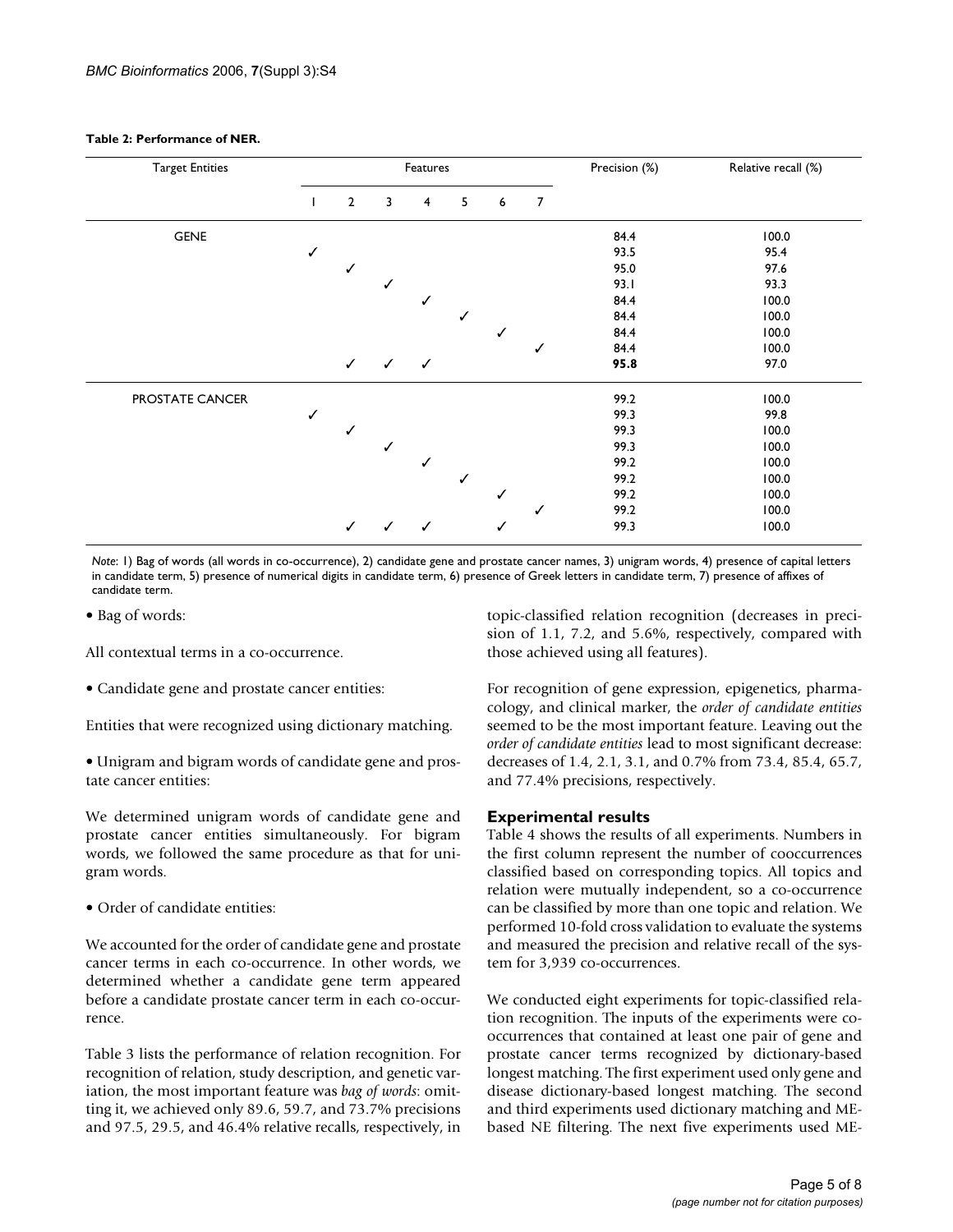#### **Table 3: Performance of relation recognition.**

|                   |                      |              | Features              |              |              |       |       |  |
|-------------------|----------------------|--------------|-----------------------|--------------|--------------|-------|-------|--|
|                   | Order of<br>entities | Bag of words | Candidate<br>entities | Unigram      | Bigram       |       |       |  |
| Any relation      | ✓                    | $\checkmark$ | ✓                     | ✓            | ✓            | 0.907 | 0.958 |  |
|                   |                      | ✓            | ✓                     | ✓            | ✓            | 0.908 | 0.957 |  |
|                   | ✓                    |              | ✓                     | ✓            | ✓            | 0.896 | 0.975 |  |
|                   | ✓                    | ✓            |                       | ✓            | ✓            | 0.902 | 0.957 |  |
|                   | ✓                    | ✓            | ✓                     |              |              | 0.903 | 0.966 |  |
|                   | ✓                    | ✓            | ✓                     | ✓            |              | 0.909 | 0.961 |  |
| Study description | ✓                    | $\checkmark$ | ✓                     | ✓            | ✓            | 0.669 | 0.567 |  |
|                   |                      | ✓            | ✓                     | ✓            | ✓            | 0.650 | 0.568 |  |
|                   | ✓                    |              | ✓                     | ✓            | ✓            | 0.597 | 0.295 |  |
|                   | ✓                    | ✓            |                       | ✓            | ✓            | 0.662 | 0.551 |  |
|                   | ✓                    | ✓            | ✓                     |              |              | 0.659 | 0.552 |  |
|                   | ✓                    | ✓            | ✓                     | ✓            |              | 0.651 | 0.550 |  |
| Genetic variation | ✓                    | $\checkmark$ | $\checkmark$          | $\checkmark$ | $\checkmark$ | 0.793 | 0.691 |  |
|                   |                      | ✓            | ✓                     | ✓            | ✓            | 0.781 | 0.665 |  |
|                   | ✓                    |              | ✓                     | ✓            | ✓            | 0.737 | 0.464 |  |
|                   | ✓                    | ✓            |                       | ✓            | ✓            | 0.791 | 0.669 |  |
|                   | ✓                    | ✓            | ✓                     |              |              | 0.796 | 0.687 |  |
|                   | ✓                    | ✓            | ✓                     | ✓            |              | 0.794 | 0.680 |  |
| Gene expression   | ✓                    | ✓            | ✓                     | ✓            | ✓            | 0.734 | 0.614 |  |
|                   |                      | ✓            | ✓                     | ✓            | ✓            | 0.720 | 0.620 |  |
|                   | ✓                    |              | ✓                     | ✓            | ✓            | 0.762 | 0.466 |  |
|                   | ✓                    | ✓            |                       | ✓            | ✓            | 0.733 | 0.612 |  |
|                   | ✓                    | ✓            | ✓                     |              |              | 0.743 | 0.613 |  |
|                   | $\checkmark$         | ✓            | ✓                     | ✓            |              | 0.735 | 0.612 |  |
| Epigenetics       | ✓                    | $\checkmark$ | ✓                     | ✓            | ✓            | 0.854 | 0.660 |  |
|                   |                      | ✓            | ✓                     | ✓            | ✓            | 0.833 | 0.660 |  |
|                   | ✓                    |              | ✓                     | ✓            | ✓            | 0.905 | 0.358 |  |
|                   | ✓                    | ✓            |                       | ✓            | ✓            | 0.857 | 0.679 |  |
|                   | ✓                    | ✓            | ✓                     |              |              | 0.854 | 0.660 |  |
|                   | ✓                    | ✓            | ✓                     | ✓            |              | 0.854 | 0.660 |  |
| Pharmacology      | ✓                    | ✓            | ✓                     | ✓            | ✓            | 0.657 | 0.431 |  |
|                   |                      | ✓            | ✓                     | ✓            | ✓            | 0.626 | 0.442 |  |
|                   | ,                    |              |                       |              |              | 0.642 | 0.264 |  |
|                   | ✓                    | ✓            |                       |              |              | 0.643 | 0.419 |  |
|                   | ✓                    | ✓            | ✓                     |              |              | 0.637 | 0.419 |  |
|                   | ✓                    | ✓            | ✓                     | ✓            |              | 0.647 | 0.433 |  |
| Clinical marker   | $\checkmark$         | $\checkmark$ | ✓                     | ✓            | ✓            | 0.774 | 0.723 |  |
|                   |                      | ✓            |                       |              |              | 0.767 | 0.728 |  |
|                   | ✓                    |              |                       | ✓            |              | 0.772 | 0.730 |  |
|                   | ✓                    | ✓            |                       | ✓            |              | 0.768 | 0.678 |  |
|                   | ✓                    | ✓            | ✓                     |              |              | 0.771 | 0.727 |  |
|                   | ✓                    | ✓            | ✓                     | ✓            |              | 0.772 | 0.719 |  |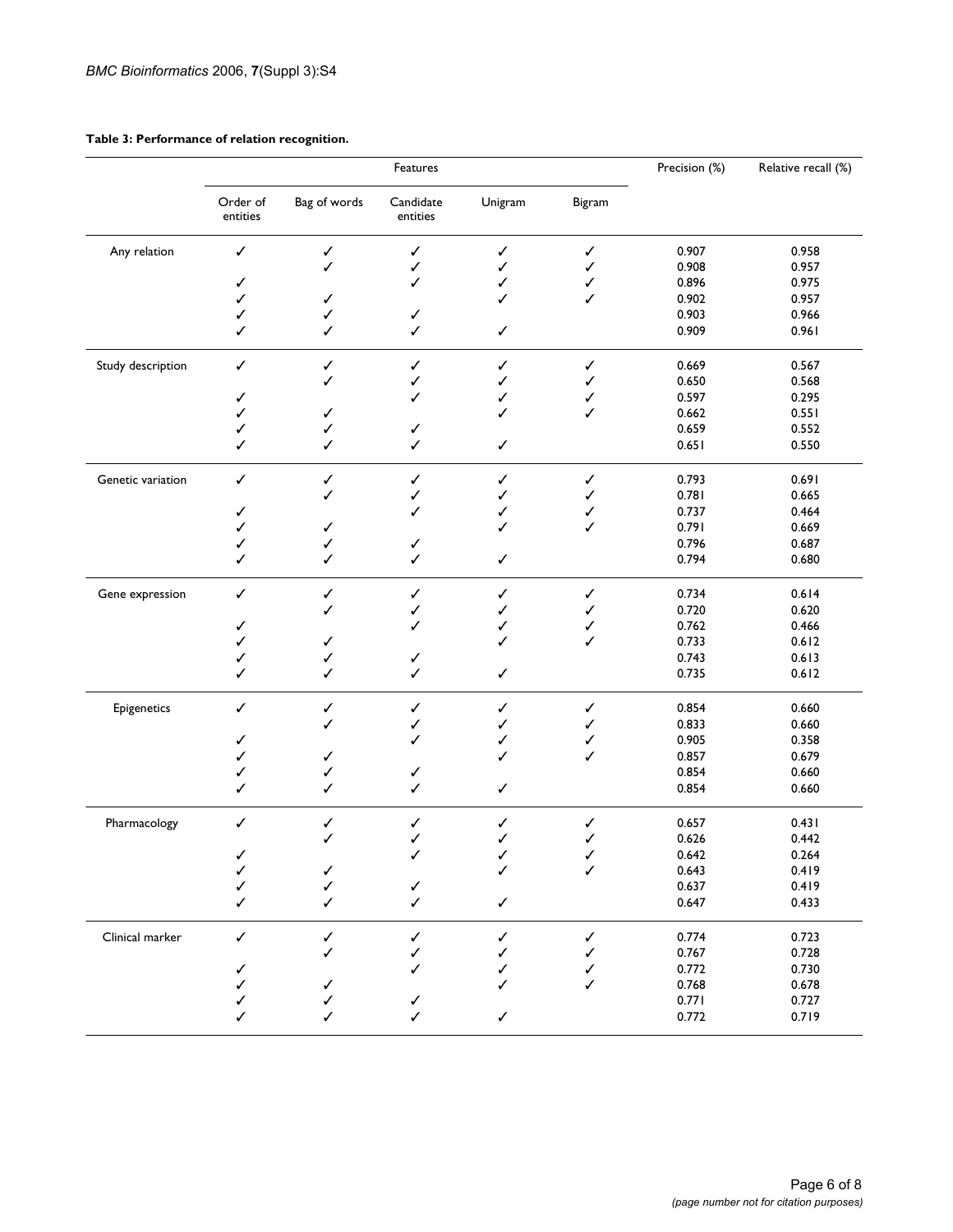#### **Table 4: Experimental results.**

|                            |        |                  | Baseline with NE filter |        |            | RR with NER (feature) |        | RR with NER (filter) |        |
|----------------------------|--------|------------------|-------------------------|--------|------------|-----------------------|--------|----------------------|--------|
| Topic-classified Relations | $(\%)$ | Baseline w/o NER | Automatic               | Manual | RR w/o NER | Automatic             | Manual | Automatic            | Manual |
| Any relation               | P      | 81.1             | 91.8                    | 96.7   | 90.9       | 91.5                  | 97.0   | 92.I                 | 97.I   |
| (3196)                     | R      | 100.0            | 97.0                    | 100.0  | 96.1       | 96.1                  | 99.6   | 96.5                 | 99.6   |
| Study description          | P      | 26.7             | 30.2                    | 31.8   | 66.9       | 67.5                  | 70.8   | 67.6                 | 70.6   |
| (1050)                     | R      | 100.0            | 97.2                    | 100.0  | 56.7       | 57.6                  | 63.0   | 62.9                 | 62.9   |
| Genetic variation          | P      | 7.1              | 8.1                     | 8.4    | 79.3       | 78.6                  | 81.9   | 79.4                 | 83.1   |
| (278)                      | R      | 100.0            | 98.9                    | 100.0  | 69.1       | 67.3                  | 70. I  | 73.6                 | 73.6   |
| Gene expression            | P      | 27.1             | 30.8                    | 32.3   | 73.4       | 73.0                  | 76.2   | 73.5                 | 76.8   |
| (1067)                     | R      | 100.0            | 97.4                    | 100.0  | 61.4       | 61.4                  | 64.5   | 63.5                 | 64.9   |
| Epigenetics                | P      | 1.3              | 1.6                     | 1.6    | 85.7       | 86.0                  | 85.7   | 88.I                 | 88.1   |
| (53)                       | R      | 100.0            | 100.0                   | 100.0  | 67.9       | 69.8                  | 67.9   | 69.8                 | 69.8   |
| Pharmacology               | P      | 9.1              | 10.3                    | 10.9   | 65.7       | 66.I                  | 66.7   | 63.7                 | 67.2   |
| (360)                      | R      | 100.0            | 96.I                    | 100.0  | 43.1       | 44.7                  | 45.0   | 44.4                 | 45.3   |
| Clinical marker            | P      | 31.5             | 35.9                    | 37.5   | 77.4       | 77.9                  | 78.2   | 76.6                 | 78.3   |
| (1240)                     | R      | 100.0            | 97.8                    | 100.0  | 72.3       | 73.2                  | 74.0   | 73.6                 | 75.4   |

*Notes*) Numbers in the first column: frequency of correct predictions, NER: ML-based NER, RR: ML-based topic-classified relation recognition, Automatic: experiments using ML-based NER results, Manual: experiments using human-generated NER annotation results, P: precision, R: relative recall.

based topic-classified relation recognition. The fourth experiment used only ME-based topic-classified relation recognition and did not use NER results. The fifth and sixth experiments used ME-based NER results as features for topic-classified relation recognition. The seventh and eighth experiments used ME-based NER results as a filtering measure. We compared the ME-based NER results with human-generated NER annotation results. Thus, the second, fifth, and seventh experiments used ME-based NER results on both training and testing procedures, which we call *automatic NER*, and the third, sixth, and eighth experiments used human-generated NER annotation results on both training and testing procedures (a gold standard), which we call *manual NER*. A series of experimental results showed that automatic NER is comparable to manual NER.

#### *Performance using dictionary matching (baseline)*

The baseline experiment is very simple. We assumed that all gene-prostate cancer pairs recognized by dictionarybased longest matching had a relation.

#### *Performance using dictionary matching and an NE filter*

We applied NER to filter out false positive gene and prostate cancer terms generated by dictionary matching, and we assumed that all the remaining gene-prostate cancer pairs had a relation. NE filtering improved the precision of all topic-classified relation recognitions at the cost of a small reduction in recall. We used the best combination of features based on the F-measure that had been obtained empirically for NER.

• Recognition of gene names:

Candidate names, unigram words, and presence of capital letters in the candidate term.

• Recognition of prostate cancer names:

Candidate names, unigram words, and presence of capital letters or Greek letters in the candidate term.

The performance of recognizing general *relations* in the cells in the first and second rows, and fourth column of Table 4 was unusually high. Manual analysis revealed that most correctly identified gene-prostate cancer pairs were identified as correct relations: 96.7% of 2,494 correctly identified gene-prostate cancer pairs had been identified as a correct relation.

#### *Performance using ML-based topic-classified relation recognition*

We used ML for topic-classified relation recognition with the best combination of features based on the F-measure.

• Study description, genetic variation, gene expression, and pharmacology:

Bag of words, candidate gene and prostate cancer terms, unigram and bigram words, and order of candidate terms.

• Relation:

Bag of words, candidate gene and prostate cancer terms, unigram words, and order of candidate terms.

• Epigenetics: